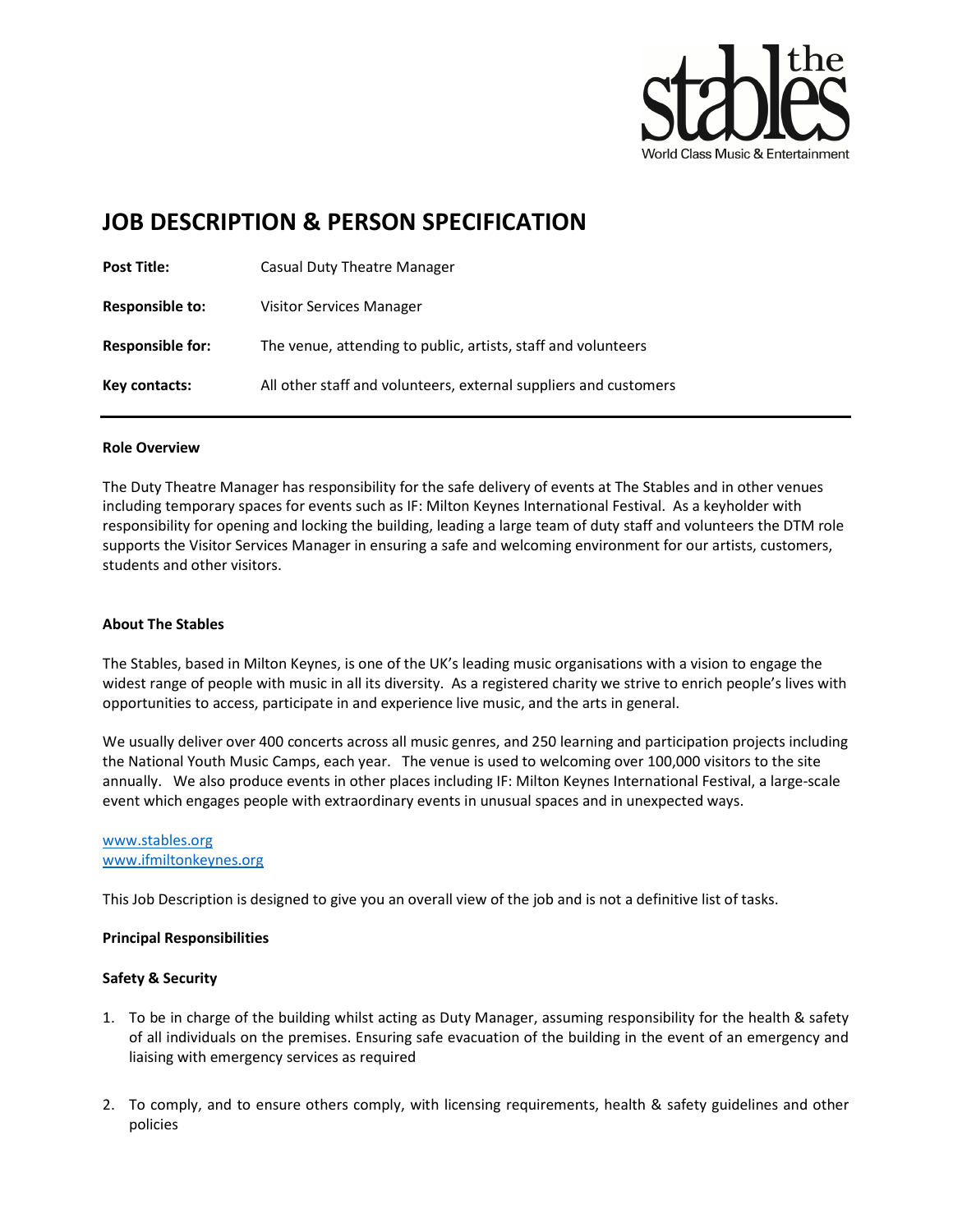- 3. To act as a key holder for the building; opening and closing as required
- 4. To hold a first-aid certificate and provide a first-aid response for staff, volunteers and visitors if required

#### Customer Care

- 5. To maintain a high standard of customer care in liaising with visiting artists, private hirers and the general public at all times
- 6. To deal with customer enquiries, compliments and complaints and to adopt a positive approach to problem solving and to resolve any issues in a timely and satisfactory manner
- 7. To ensure events are presented by well-informed teams in clean and well-maintained environments where systematic checks are completed to ensure high standards

#### Leading The Team

- 8. To be responsible for and lead the duty staff and volunteers, ensuring the team is well briefed in advance of events and communication is maintained throughout the shifts
- 9. To assist with training of volunteers when necessary
- 10. To attend team meetings and training sessions as appropriate

#### Operational Management

- 11. To co-ordinate front-of-house and backstage activities at concerts and occasional other events, including IF: Milton Keynes International Festival
- 12. To undertake Front of House processes, systems and areas and to ensure the completion of all Front of House reports
- 13. To have a working knowledge of the building's control systems to ensure appropriate lighting, heat and ventilation
- 14. To purchase and provide catering riders for artists as required
- 15. To liaise with visiting suppliers and traders in relation to merchandise, food, drink etc as required
- 16. To participate in actively promoting The Stables ancillary services and sales (e.g. bars, merchandise, venue for hire etc)
- 17. To liaise with the box office staff, technicians and other staff to ensure that any special seating arrangements are set out and that any special requirements for customers and artists are in place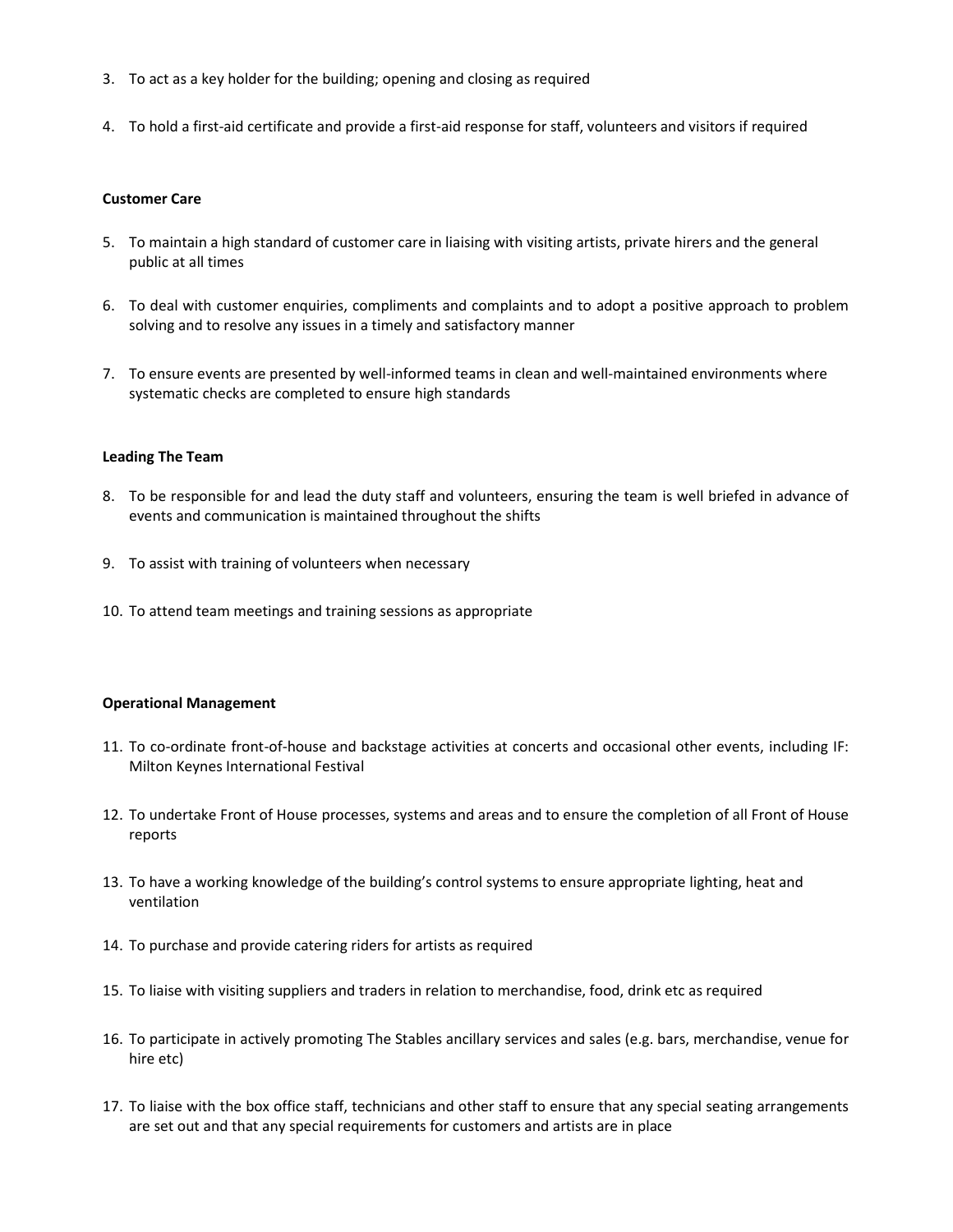- 18. To ensure that house rules regarding photography, recording etc are adhered to
- 19. To ensure the customers can access the car park and grounds safely particularly during periods of snow and ice and to contribute to preventing accidents with snow clearance, gritting and notices as required

## Access and Inclusion

- 20. To ensure proactively develop and support the organisation's aim to be accessible and inclusive
- 21. To plan and provide appropriate support for visitors that require assistance

## **Other**

- 22. To attend training as required
- 23. To adhere to and uphold the organisation's policies including, but not limited to, environmental sustainability, data capture, storage and processing, equality and diversity, social media, and safeguarding
- 24. To undertake any other duties as required that are commensurate with the general level of responsibility for this post

## Required Knowledge and Experience

| <b>Criteria</b>                   | <b>Essential</b>                                                                                                                                                                                                                                                                                                           | <b>Desirable</b>                                                                                                                                                                                                                                                                                 |
|-----------------------------------|----------------------------------------------------------------------------------------------------------------------------------------------------------------------------------------------------------------------------------------------------------------------------------------------------------------------------|--------------------------------------------------------------------------------------------------------------------------------------------------------------------------------------------------------------------------------------------------------------------------------------------------|
| <b>Educational Qualifications</b> |                                                                                                                                                                                                                                                                                                                            | A good standard of education                                                                                                                                                                                                                                                                     |
| <b>Job Related Experience</b>     | <b>Experience of dealing</b><br>$\bullet$<br>with public<br><b>Experience of event</b><br>٠<br>organisation<br>Experience of customer<br>٠<br>service<br>Numeracy and cash<br>$\bullet$<br>handling<br>Knowledge of basic<br>٠<br>computer tools<br><b>Experience of managing</b><br>٠<br>people from all works of<br>life | Experience<br>of<br>dealing<br>with<br>$\bullet$<br>volunteers<br>Knowledge of basic first aid and<br>٠<br>willingness to undergo<br>advanced training<br>Experience of acting as a key<br>٠<br>holder<br>Training in Health & Safety<br><b>Issues</b><br>Valid First Aid at Work<br>certificate |
| <b>Personal Qualities</b>         | Excellent interpersonal<br>$\bullet$<br>skills<br>Ability to lift and move<br>٠<br>event equipment<br>Confident manner<br>Ability to stay calm<br>٠<br>under pressure and in<br>emergency situations<br>Positive attitude<br>$\bullet$<br>Ability to listen                                                                |                                                                                                                                                                                                                                                                                                  |